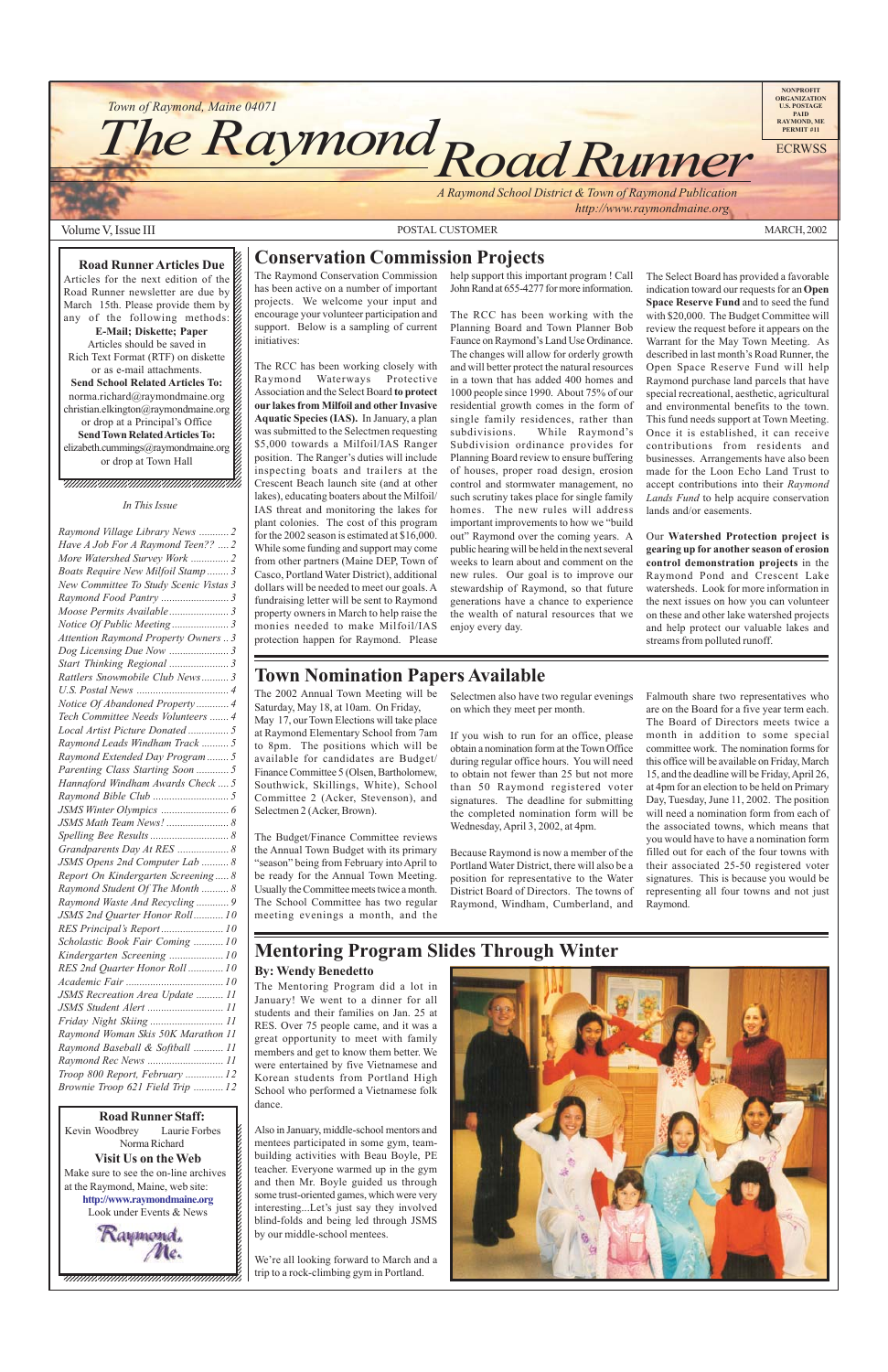| March 2002<br><b>Events and Meeting Schedule</b>                                                                                                                                       |                                                                             |                                                                                                                                                       |                                                                                                                                         |                                                                                                                                                        |               |                                                                 |
|----------------------------------------------------------------------------------------------------------------------------------------------------------------------------------------|-----------------------------------------------------------------------------|-------------------------------------------------------------------------------------------------------------------------------------------------------|-----------------------------------------------------------------------------------------------------------------------------------------|--------------------------------------------------------------------------------------------------------------------------------------------------------|---------------|-----------------------------------------------------------------|
| <b>SUNDAY</b>                                                                                                                                                                          | <b>MONDAY</b>                                                               | <b>TUESDAY</b>                                                                                                                                        | <b>WEDNESDAY</b>                                                                                                                        | <b>THURSDAY</b>                                                                                                                                        | <b>FRIDAY</b> | <b>SATURDAY</b>                                                 |
| FB=Fire Barn<br>JS=Jordan-Small<br>KC=Kokatosi Campgnd<br><b>RE=Raymond Elementary</b><br>TG=Town Garage RT85<br><b>TH=Town Hall</b><br><b>VL=Village Library</b><br>VC=Village Church |                                                                             |                                                                                                                                                       |                                                                                                                                         |                                                                                                                                                        | $\mathbf{1}$  | $\mathbf{2}$                                                    |
| 3<br>7:00PM<br>Republican Caucus<br>Windham Town Office                                                                                                                                | $\blacktriangle$<br>6:00PM-8:00PM JS<br>Men's Basketball                    | 5<br>6:30PM VC<br>Troop 800 Meeting<br>7:00PM TH<br>Selectmen                                                                                         | 6<br>12:30PM RE<br>Karate<br>7:00PM RE<br><b>School Committee</b>                                                                       | $\overline{7}$<br>9:30AM VL<br>Baby Time<br>10:00AM VL<br>Story Time<br>6:30PM KC<br>Lions Club<br>7:00PM JS<br>Comprehensive Planning<br>Committee    | 8             | 9<br><b>Boy Scout</b><br><b>Klondike Derby</b>                  |
| 10                                                                                                                                                                                     | 11<br>6:00PM-8:00PM JS<br>Men's Basketball                                  | 12<br>6:30PM RE<br><b>GEAR Parent Support</b><br>Group<br>6:30PM JS<br><b>PTA Meeting</b><br>6:30PM VC<br>Troop 800 Meeting<br>7:00PM TH<br>Selectmen | 13<br><b>12:30PM RE</b><br>Karate<br>7:00PM TH<br><b>Planning Board</b>                                                                 | $14$<br>9:30AM VL<br>Baby Time<br>10:00AM VL<br>Story Time<br>7:00PM JS<br>Comprehensive Planning<br>Committee                                         | 15            | 16<br><b>TOWN OFFICE</b><br><b>CLOSED</b><br><b>FOR HOLIDAY</b> |
| 17<br>10:00AM TH<br>Appeals Board Site Walk                                                                                                                                            | 18<br>6:30PM RE<br>Pack Meeting<br>7:00PM TH<br>Budget/Finance<br>Committee | 19<br>6:30PM VC<br>Troop 800 Meeting<br>7:00PM TH<br>Selectmen                                                                                        | 20<br>9:00AM VL<br><b>Board Meeting</b><br>12:30PM RE<br>Karate<br>5:30PM RE<br>Senior Citizens Supper<br>7:00PM RE<br>School Committee | 21<br>9:30AM VL<br>Baby Time<br>10:00AM VL<br>Story Time<br>7:00PM TH<br>Selectmen<br>7:00PM JS<br>Comprehensive Planning<br>Committee                 | 22            | 23                                                              |
| 24/31                                                                                                                                                                                  | 25<br>5:30PM VC<br>Troop 800 Meeting                                        | 26<br>7:00PM TH<br>Conservation<br>Commission                                                                                                         | 27<br>12:30PM RE<br>Karate<br>5:00PM-7:00PM RE<br>Academic Fair                                                                         | 28<br>9:30AM VL<br>Baby Time<br>10:00AM VL<br>Story Time<br>7:00PM TH<br><b>Cemetery Committee</b><br>7:00PM JS<br>Comprehensive Planning<br>Committee | 29            | 30                                                              |



# **More Watershed Survey Work To Be Done**

Starting this spring, the Little Sebago Lake Association and the Cumberland County Soil and Water Conservation District will be kicking off a project to identify sources of pollution (primarily in the form of soil erosion) to Little Sebago Lake. The project, which will be funded by a grant from the Maine Department of Environmental Protection, will focus on the upper half of the lake's 13 square mile watershed, much of which actually lies in the Town of Raymond. Like similar projects completed on Crescent Lake and Raymond Pond, the survey is the first step in a longterm effort to keep Little Sebago Lake clean for future generations to enjoy. Call Wendy Garland at Maine DEP for more information (822-6320).

- $\triangleright$  The Raymond Village Library added 1,800 books to its collection last year?
- One half of the library's circulation is materials for children and youth?
- The library offers patrons passes to museums?  $\triangleright$  That five local youth group teens have
- performed an accumulative total of **345** community service hours here in town?
- The youth group is looking for teen reporters from each high school to work on Road Runner articles and web site updates on Raymond students' activities and achievements? (FMI call 655-5368)
- ¾ An updated 2002 Community Services Brochure can be found at the schools, library and town office by mid-March?

Saturday, April 20th  $4:30 - 6$ pm

PAGE 2 **THE RAYMOND ROAD RUNNER MARCH, 2002** MARCH, 2002

**News from the Raymond Village Library**

#### **April Is Volunteer Month!**

The Raymond Village Library invites you to join the Library Club. In conjunction with the National Volunteer Month, the Library Club is conducting a membership drive. The Club's next meeting is April 5 at 7pm, when Connie Cross will be our guest speaker. Please come to find out how you can make a valuable contribution to your community by helping with the Library's many programs and services. Call 655-4283 for more information.

#### **Summer "Fun" Raisers**

For the first time in many years, it has been decided not to have the Library Fair in July. Instead, the different aspects of the Fair will be held at separate times during the summer.

First will be the Plant Sale and Cookie Walk during Founders Day Celebrations. Next will be the reception beginning the Silent Art Auction in June, followed by the start of the Book Sale in July and finally the completion of the Art Auction in August.

Even though we will be doing these things separately, we will be relying on the continued generosity of our patrons with donations of plants, cookies, books (both hardcover and paperback), as well as videos and audio

# **Did You Know…….**

This information is sponsored by the Raymond Community Council to acknowledge the work and accomplishments of local organizations.

### **An Invitation**

The Raymond Community is cordially invited to a **Spring Tea** Sunday, April 7 At the Raymond Village Library 2-4pm In appreciation for community support

Music provided by Yvonne Adams

# **Come to our First Supper of the Season!**

Raymond Village Community Church

### **"Pot Roast" Supper**

Main St. (Rt. 121) Raymond

Take out orders available Call 892-7749

Adults: \$6.50 Children 6 to 12 yrs. old: \$3 Children 5 and under: FREE

#### **Menu**

Pot Roast - Potatoes - Gravy String Beans - Carrots - Rolls Dessert - Beverages

Let us do the cooking and dishes!!!

## **Have A Job For A Raymond Teen??**

We have Kids and Teens looking for baby-sitting jobs and odd jobs in the Raymond area that give kids and teens experience in handling money. Some have transportation; some do not. If you have a job for kid(s) or teen(s) in the greater Raymond area, the Raymond web site gives you the opportunity to post your jobs for teens for free. Go to the Kids & Teens section of www.raymondmaine.org and fill out the job entry form. Your job listing will appear on the site in a couple of days.

books to make this effort a success. Please continue to read your "Road Runner" for dates and more details of these upcoming events

#### **Dates to Remember**

Baby Time: Thursdays at 9:30am. Story Time: Thursdays 10am. Sing-a-Long: Saturday, March 16 at 10am. Book Club: Thursday, March 28 at 7pm. Library Closed on Easter, March 31.

#### **Artist Exhibit**

Joyce Mastro, our artist of the month, grew up in New York and has been a member of the community for over 28 years. She and her husband, Lou, own and operate the "Hole in the Wall", a specialty gift shop and art gallery in Raymond. Joyce began painting with acrylics, then water colors, and now has returned mainly to acrylics. Being a nature person who enjoys her flower gardens, her paintings reflect her interests with landscapes, seascapes and especially her beautiful detailed paintings of flowers. In the past, Joyce has generously donated to the Raymond Village Library Art Auction, and her paintings will be exhibited at the Library throughout March for your enjoyment.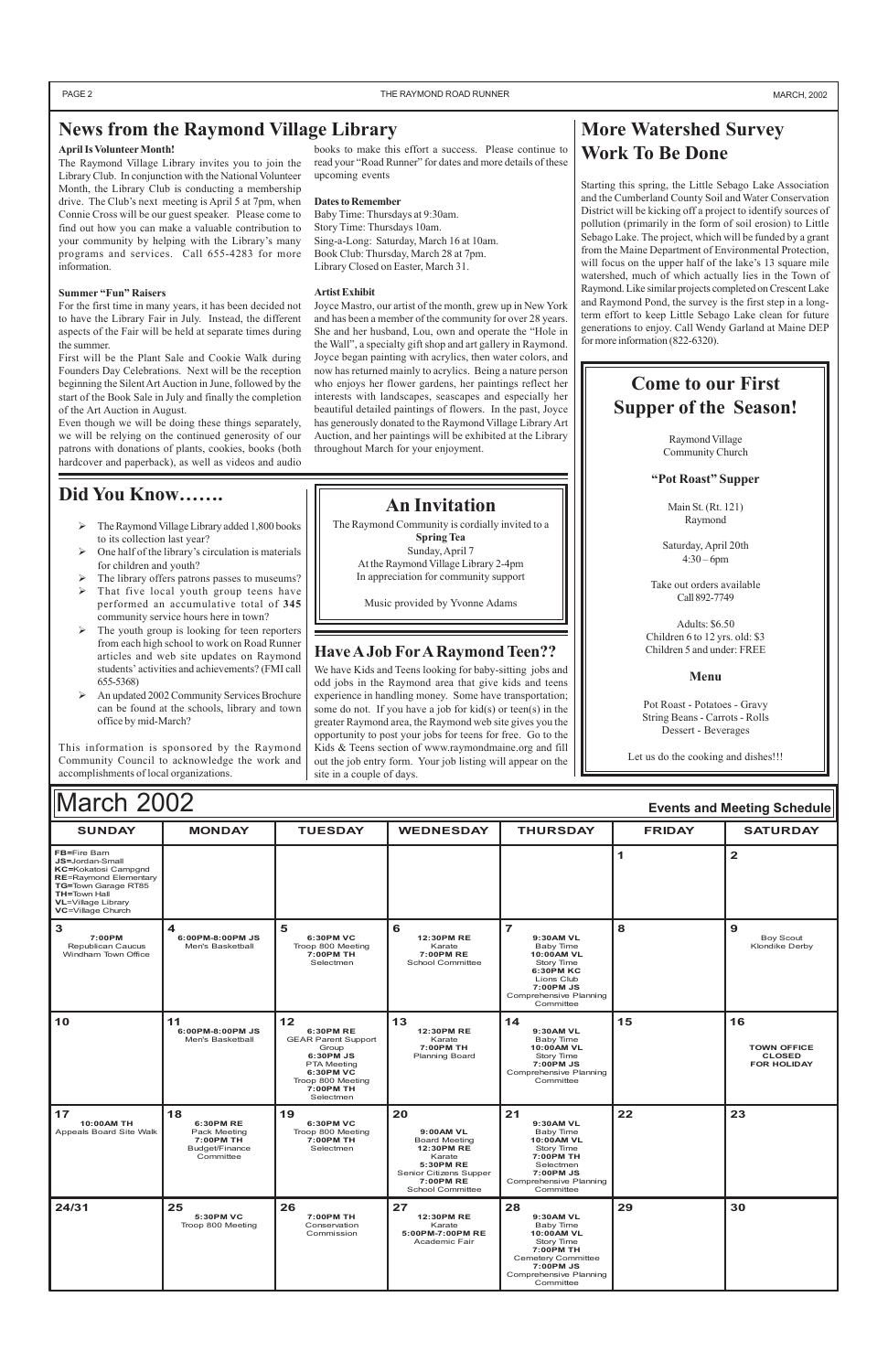# **Dog Licensing Due Now**

If you have not yet reregistered your dog for 2002, please do so before April 1<sup>st</sup>. The deadline for licensing was January  $31<sup>st</sup>$  and from then until April  $1<sup>st</sup>$  there is a \$5 extra penalty fee. After April 1<sup>st</sup> your name will appear on a Warrant and the penalty fee will expand to \$10. The base fee for licensing is \$4 for neutered dogs and \$7.50 for nonneutered. We will need to see the dog's current Maine Rabies Certificate or printout from your veterinarian.

If you have a puppy over the age of 6 months or any new dog, you will need to license it. The fees are the same \$4/ \$7.50. If your dog is neutered, we will need to see, besides the Maine Rabies Certificate a Maine Neutering Certificate.

Dogs can be licensed at any time at the Town Office during regular business hours.

# **Raymond Food Pantry**

**By: Diane Goosetrey**

No food of any kind is available just by dropping by town hall, but only through a scheduled appointment with the pantry manager. All information is kept strictly confidential. If you are unable to carry food bags up a flight of stairs, I suggest that you bring someone with you to help, as no one is available to assist you with carrying the bags. Food assistance is available once a month to those in need of help.

> Please contact the Assessing Office to receive an application or visit our web site @ www.raymondmaine.org.

Anyone needing food assistance from Raymond Food Pantry must call 428-3206 for an appointment. A volunteer will meet you at the agreed upon time and help you with your selection. Both dry, canned and frozen foods are available at this meeting. If there is no answer at 428-3206, please leave your name and telephone number and I will get back to you within 12 hours. If you have not received a return call from me within 12 hours, you should contact town hall and they will find someone to help you..

Please remember that the food pantry manager is a volunteer job. I do not have an office or phone line at town hall. If you cannot make your scheduled appointment, please have the courtesy to call my number at least a half hour before your appointment. If this is not possible, I would appreciate your calling town hall by your appointment time so I do not spend needless time waiting for your arrival.

If anyone is interested in helping with the food pantry please contact me at 428-3206.

# **Attention Raymond Property Owners**

In 1998 the 118th Session of the Maine State Legislature enacted significant property tax relief in the form of the Homestead Exemption. Qualified residents have the assessed value of their "homestead" reduced by \$7,000, adjusted by the municipal assessing ratio. Last year a substantial number of Raymond property owners took advantage of this program and had their property taxes reduced.

Qualified residents must apply to their local assessor prior to April 1, 2002, for the 2002 tax year. They must have owned a homestead in Maine for at least twelve months and declare their Raymond residence to be their only permanent residence. If you have previously applied for this exemption, you do not need to reapply.

If you have any questions, please feel free to contact the Raymond Assessing Office at 655-4712.

The Maine Department of Inland Fisheries & Wildlife has added a new milfoil stamp to all motorized boats which will be using Maine inland waters. This money will be used for programs to study and prevent the water plant called Eurasian milfoil from permeating Maine fresh waters. The Eurasian milfoil plant is an invasive plant which eventually chokes fresh water lakes, ponds, and rivers. Once established in a lake, it can become impossible to control. Maine is trying to keep milfoil from its waters and this program is trying to keep our lakes, ponds, and streams from getting it. For anyone with a non-motorized boat who wishes to participate, the stickers are also available at the usual cost.

- $\triangleright$  In order to preserve our way of life, we need to know what is going on around us
- We need to manage our growth with vision
- We need to change with the times, to avoid stagnation
- $\triangleright$  Observing success stories of other areas can be of help

Please send your response to: Ingo Hartig, P.O. Box 450, Raymond, ME 04071-0450 or Fax to 655-2598 or E-mail to: ingo@hartex.com

When you register your boats the regular fees will be charged but in addition a \$10 fee will be charged for resident, and a \$20 fee for non-resident, registrations.

# **New Committee To Study Scenic Vistas**

The Board of Selectmen has agreed to form a new committee to identify scenic vistas. This list will be used by the Planning Board to formulate their study of ordinances pertaining to building construction in Raymond. The Comprehensive Plan Committee will use the list as a part of their update of the 1991 Comprehensive Plan.

The Committee will create their own time table for meetings but the information should be available to the Planning Board and Comprehensive Plan Committee by next summer.

If you are interested in serving as a member of the Scenic Vistas Committee, please call Don Willard, Town Manager, at 655-4742 or email don.willard@raymondmaine.org.

# **Raymond Rattlers Snowmobile Club News**

The snowmobile club's March meetings will be Wed. the  $6<sup>th</sup>$  and Wed. the 20<sup>th</sup>. The potluck dinner starts at 6pm and the business meeting follows at 7pm.

The weather has not been in our favor this year. The club was planning a snack shack at the Ice Fishing Derby this year, but with poor ice conditions the derby was cancelled. Hopefully as you read this, there is still enough snow for the Poker Run scheduled for March 2. Registration is at Kokatosi Campground at 9am. If the weather does not cooperate, we will still have the first annual Pig Roast which is also on March 2, at the campground. Serving time is 2-4pm.

The new maps are in and available at either Sunset Variety or Weeks Insurance & Financial Services.

The Raymond Rattlers web page has been updated and the minutes of the meetings are available as well. The website is www.raymondmaine.org . You can find us under "Recreation". Thank you, Elisa, for working on this website for us!

If you are not a member of the Raymond Rattlers, you may still join. The family membership is \$25. Business memberships are also available. If you have any questions, please feel free to contact club President Jeff Weeks at his office, Weeks Insurance & Financial Services, at 655-4400 or email: jeffreyw@megalink.net.

# **Start Thinking Regional By: Ingo Hartig**

Three years ago, I was appointed to represent the Town of Raymond at the LRDC (Lake Region Development Council). This organization represents six towns: Raymond, Casco, Harrison, Naples, Bridgton and Windham. Under the leadership of Executive Director Kathleen Brown, the LRDC has been very successful in bringing the towns closer together. I have learned that some services are being duplicated and that our neighbors are having similar struggles. It is my job to represent our town and to report periodically to the town's elected and appointed officials.

When I came to this area almost 25 years ago, the freedom, independence, fighting spirit and generosity of its people impressed me. I was fortunate to have met some of the "Old Timers". A few of them taught me to understand their attitudes, values and allowed me to adopt them. I am writing this letter with those mentors in mind.

When attending the meetings, my test question usually is: Is it good for the town; is it fair to all concerned?

The main reason for this letter is to invite input from Raymond citizens to the following statements and questions.

Do you agree or disagree with the following statements:

I also need help in developing a new phrase and logo to identify the Sebago Lake Watershed area.

The "Lake(s) Region" is a catch all phrase, which is being used in many areas of this country and the world. I am looking for a "license plate type" saying which identifies us to the outside world.

Can you help?

# **NOTICE OF PUBLIC MEETING**

TO DISCUSS ROADWAY IMPROVEMENTS TO US ROUTE 302 IN THE TOWNS OF RAYMOND AND WINDHAM

### MONDAY, MARCH 11, 2002, 7PM AT THE RAYMOND ELEMENTARY SCHOOL

Preliminary plans have been developed in cooperation with the Maine Department of Transportation for proposed highway improvements to US Route 302 (Roosevelt Trail), beginning .1 miles southerly of Shore Road in Windham and extending approximately 5.9 miles through Raymond and ending approximately .16 miles southerly of the Raymond-Casco town line. A detailed plan of the proposed project will be available for review at the public meeting and will also be available for public inspection at both the Raymond and Windham Town Offices one week prior to the public meeting.

Representatives of the Towns of Raymond and Windham as well as the Maine Department of Transportation will be present at the meeting to explain proposed project details, receive comments and answer questions about the project from all interested parties prior to proceeding to final design.

The school is handicapped accessible. Any inquiries regarding this project should be directed to the attention of Don Willard, Town Manager, Town of Raymond, 401 Webbs Mills Road, Raymond, Maine 04071, telephone 207- 655-4742; or consulting engineer Tom Gorrill at Gorrill-Palmer Consulting Engineers, Inc., 26 Main Street, Gray, Maine 04038, telephone 207-657-6910. The project identification number is 9163, Federal Aid number NH9163- (00).

# **Moose Permits Available**

The 2002 Moose Permit applications are available at the Town Office. Applications must be sent in no later than April 1, 2002.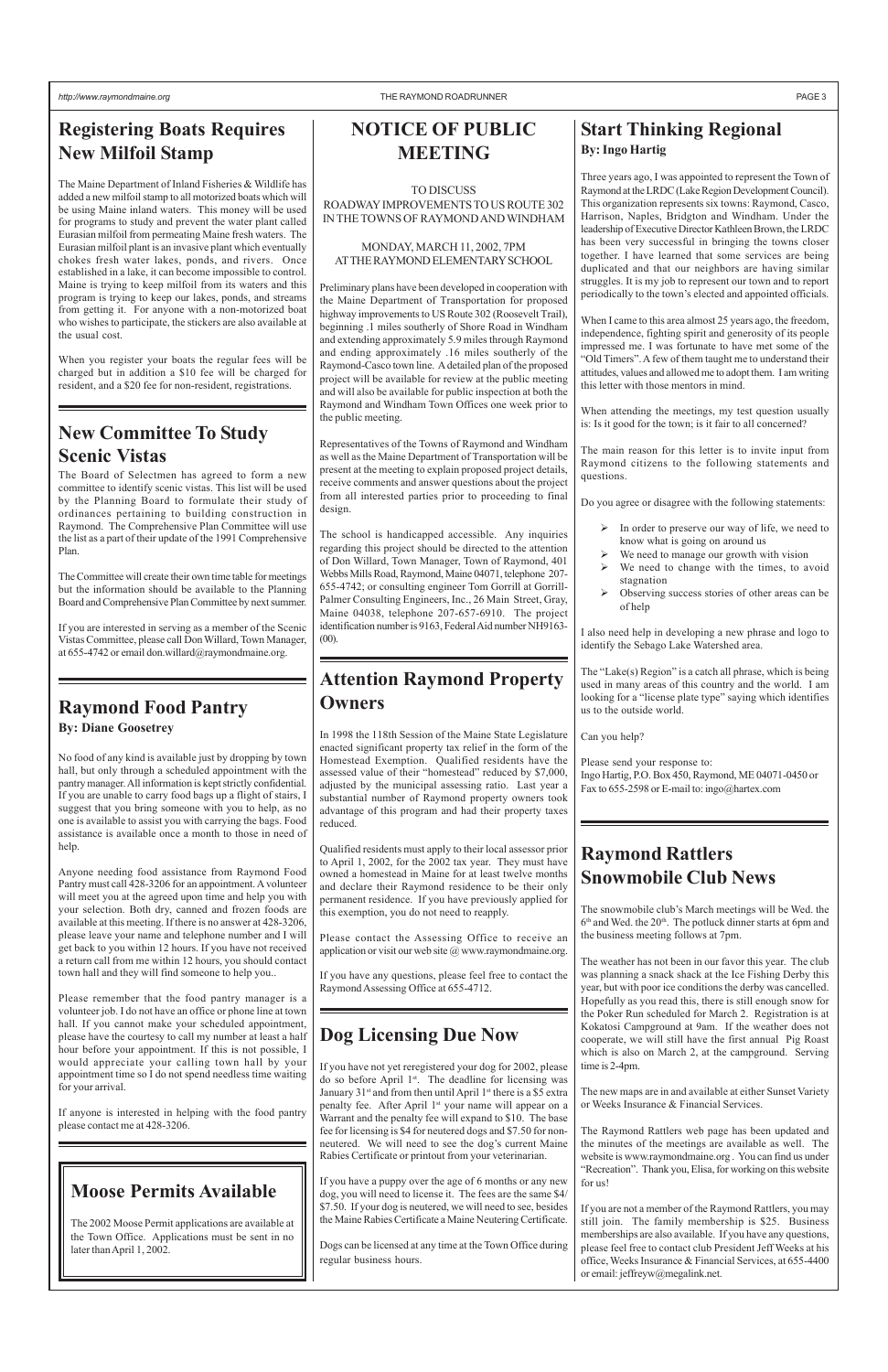# **U.S. Postal News**

The U.S. Postal Inspection Service and the Consumer Advocate's Office Join Federal, State, and Local Organizations To Sponsor the Fourth Annual National Consumer Protection Week (NCPW)

(Portland) - The Postal Inspection Service and the Consumer Advocate's Office have joined other federal, state, and local organizations, as well as national advocacy groups, to launch the fourth annual National Consumer Protection Week (NCPW).

The U.S. Postal Service has taken this year's subject, Privacy, one step further and is sending consumers the message, "Deceptive Mailings - Don't Be Duped." The national campaign focuses on educating consumers about deceptive mailings as well as providing them with tools to recognize those mailings. Every year, thousands of people and businesses are victimized by mail fraud schemes. We are encouraging consumers to be aware and be educated not duped. February 4-9 has been designated as the official week dedicated to promote consumer protection awareness efforts. This year, we are educating consumers about the Deceptive Mailing and Enforcement Act (Public Law 106- 168), which protects consumers against deceptive mailings and sweepstakes practices by establishing standards for sweepstakes mailings, skill contests, and facsimile checks. The Act also restricts government look-a-like documents and creates a uniform notification system allowing individuals to remove their names and addresses from all major sweepstakes mailing lists at one time.

While it is impossible for consumers to protect themselves from every swindler, there are actions they can take to substantially minimize the risk of being conned. Consumers should be wary of the following schemes:

#### **Bogus Employment Opportunities:**

THOUSANDS OF HIGH-PAYING GOVERNMENT JOBS. Rather than preparing you for existing vacancies, as they claim, the con artists charge you for materials you could have received for free from the hiring government agency which may or may not have job openings.

#### **Medical Quackery:**

Snake-oil merchants peddle worthless potions, offering "miracles" like: INSTANT CURE FOR ARTHRITIS! And LOSE WEIGHT OVERNIGHT! Unfortunately, the gadgets and gimmicks advertised are not legitimate, and some are downright dangerous.

#### **Phony Charitable Solicitations:**

Either your money never gets to the charity, or the charity doesn't exist at all. The only one who benefits from your generosity is the swindler.

#### **Work-at-Home:**

Work-at-home schemes will not guarantee regular salaried employment and will require you to invest money before you learn how a plan works or before you are sent instructions. Always suspect any ad claiming you can earn unusually high income with little or no effort on your part.

#### **Prizes or Sweepstakes:**

"Congratulations! You're the lucky winner of one of four prizes!" You simply have to pay a "processing fee" to find out what you've won. And it's never anything of value.

#### **Lottery (Domestic & Foreign):**

Federal law prohibits sending lottery material (domestic or foreign) through the mail with the exception of state-owned and state-operated lotteries. Most, if not all, foreign lottery come-ons sent to U.S. addresses through the mail are bogus. They don't even come from foreign government agencies or licensees but, instead, come from con artists who take consumers' money and give nothing in return.

#### **Other mail fraud schemes include, but are not limited to:**

Identity theft, travel schemes, chain letters, insurance fraud, medical fraud, false billing, etc. Every year, thousands of people and businesses are victimized by mail fraud schemes. We are encouraging consumers to be aware and be educated - not duped.

"Privacy", a significant and evolving issue for consumers, was designated as this year's National Consumer Protection Week's leading topic by the partnering organizations. Privacy is at the heart of the Postal Service

brand. Over its 225-year history, the United States Postal Service has developed a tradition of trust by delivering the mail with the highest levels of privacy, security, and integrity.

For additional information, you can also visit the Postal Inspection Service Web site at www.usps.com/ postalinspectors. For more information about Consumer Protection Week, visit the NCPW Web site at www.consumer.gov/ncpw.

#### **Six Ways To Protect Your Privacy Online\***

1. Look for privacy policies on Web Sites: Web sites can collect a lot of information about your visit — what computer you use, what type of hardware and software you have, what Web sites you have visited. Web sites can tie personal data that you provide to your browsing habits. When you go to a Web site, check for their privacy policy detailing their information practices. If a Web site has no privacy policy, write and tell the company that you are a user of their site, your privacy is important to you and you would like to see them post a policy.

- $\triangleright$  Web site design using FrontPage and GoLive, maintenance, and publishing
- ¾ E-mail server using MDaemon, software support and maintenance
- Web calendar using iCal, software support and maintenance
- Network infrastructure support and maintenance, including VPNs
- Firewall support and maintenance with SonicWalls
- Server operating system and hardware support and maintenance (excluding schools)
- GIS software support and maintenance, including AutoCAD, ArcIMS, and ArcView
- GPS software and hardware support and maintenance
- Desktop operating system using Windows 2000, utilities, applications, and hardware support and maintenance (excluding schools)
- Desktop publishing with PageMaker, including Road Runner, Annual Report, and others
- Technology budget development
- Ongoing research/development of live broadcasting and digital video editing facility
- Technology promotion, education, advocacy, awareness

If you have any of these skills and are willing to provide consistent support to the committee, please contact Laurie Forbes at laurie.forbes@raymondmaine.org.

2. Get a separate account for your personal e-mail: Often, online users do not realize that a copy of e-mails sent from their work accounts is often stored on your employer's main computer server. Your boss has a legal right to read any and all correspondence in this account or on your work computer at any time. Getting a separate account for home allows you to send personal messages without using your workplace e-mail server.

3. Teach your kids that giving out personal information online means giving it to strangers: Teach your children that they need your permission before they can give out their name, address or other information about themselves or the family. In 1998, a law was passed requiring companies to gain parental consent before collecting personal information from children under 13 years old.

4. Understand the Internet trail: After you browse the Web, copies of all accessed pages and images are saved on your computer's memory. You can delete most of your online trail by simply going to the "Preferences" folder in your browser and clicking on the "Empty Cache" button. Sometimes this option is in the "Advanced" menu of the browser preferences. In Internet Explorer, go to "Internet Options" from the "Tools" menu and click on "Clear History". Also, many "personalized" search engines use cookies to deliver news topics that users select. Cookies enable Web sites to store information about your visit on your own hard drive. While this can be beneficial to you, cookies can also be used to track you online and allow for a profile to be created without you realizing it. You can search your hard drive for a file with the word "cookie" in it (i.e., cookies.txt or MagicCookie) to view the cookies that have been attached to your computer. Newer browsers allow you to recognize sites that send you cookies and reject them outright by accessing the "Advanced" screen of the "Preferences" menu.

5. Make sure that online forms are secure: Online forms may be digitally transported in ways that leave them vulnerable to undesired access if they are not encrypted. Newer browsers can indicate whether the accessed page allows encrypted transfers. The commonly used graphics are a broken key or lock that can be seen in the corner of the browser screen. A broken key if the page is insecure, and a lock if it is secure. You should not input sensitive personal information on Web pages that are not secure.

6. Opt-out of third party information sharing: Many online companies provide you with the option to get off (or "optout" of) the lists that share your information. Some companies make it easy for users to opt out — often allowing you to do so online. A number of companies, including the Postal Service, go a step further and ask your permission (opt-in) before sharing personal information that they have collected. Often, however, companies make opting out difficult or virtually impossible: addresses are buried, one cannot opt-out online, etc. The Center for Democracy and Technology (CDT) has created Operation Opt-Out to help you control how your personal data is collected and distributed. Learn more about this program at http://opt-out.cdt.org/.

\*Information adapted from the Center for Democracy and Technology (www.cdt.org)

# **Technology Committee Looking For Volunteers**

The Technology Committee is looking for skilled technical people who are willing to volunteer a couple of hours a week to support the growing infrastructure of the Town of Raymond. The Technology Committee provides the following services for the Town of Raymond, which includes all municipal buildings, the library, and schools:

# **Notice Of Abandoned Property From Rep. Joe Bruno**

Diane Blanchard Katherine Bond Richard Buzzell Randall Cail Melanie Carlilse Dennis & Patricia Cole Felicia Connellan Joeseph & Beartrice Davio Joseph Davis Dielectric Product Inc. Mike Diggins George Dolimount

Andrew Eaton Frank Farwell Grace Farwell Mark Flanagin Virignia Flynn Heidi Foreman Smith General Parts Inc. Catherine Gosselin Kathleen Gosselin Phyllis Hammar Doris Hammond Annie Hashey Temo Keilt Scott Kevin Todd Lavallee M. Leavitt Santa Liucci Amber Loring Stanley Malinowski

Alan Mcglory Michelle Mclauchlan Gerald Miranda Daniel Morrill A. Paterson Charles Phillips Michelle Plummer Richard Porter R.D. Nichols Assoc. Barbara Sawyer Clifford Small Amanda Snow Gloria Snyder Christine Sutton Albert Taylor Earl Webster Venitaies Winkler Kirk Woodrich F. Zachary

I have discovered that the State of Maine has unclaimed property and money listed under the names below. As your State Representative, I want to ensure that you receive the money that is rightfully yours. Please contact me at 655-7443 or by e-mail me at jbruno1@maine.rr.com. I will provide you with your claim number and assist you with your claim.

If you know anyone on the list who has moved or may not see this notice, please let them know that they have money to claim and have them contact me. As always, it is a privilege to serve the people of Raymond and Windham.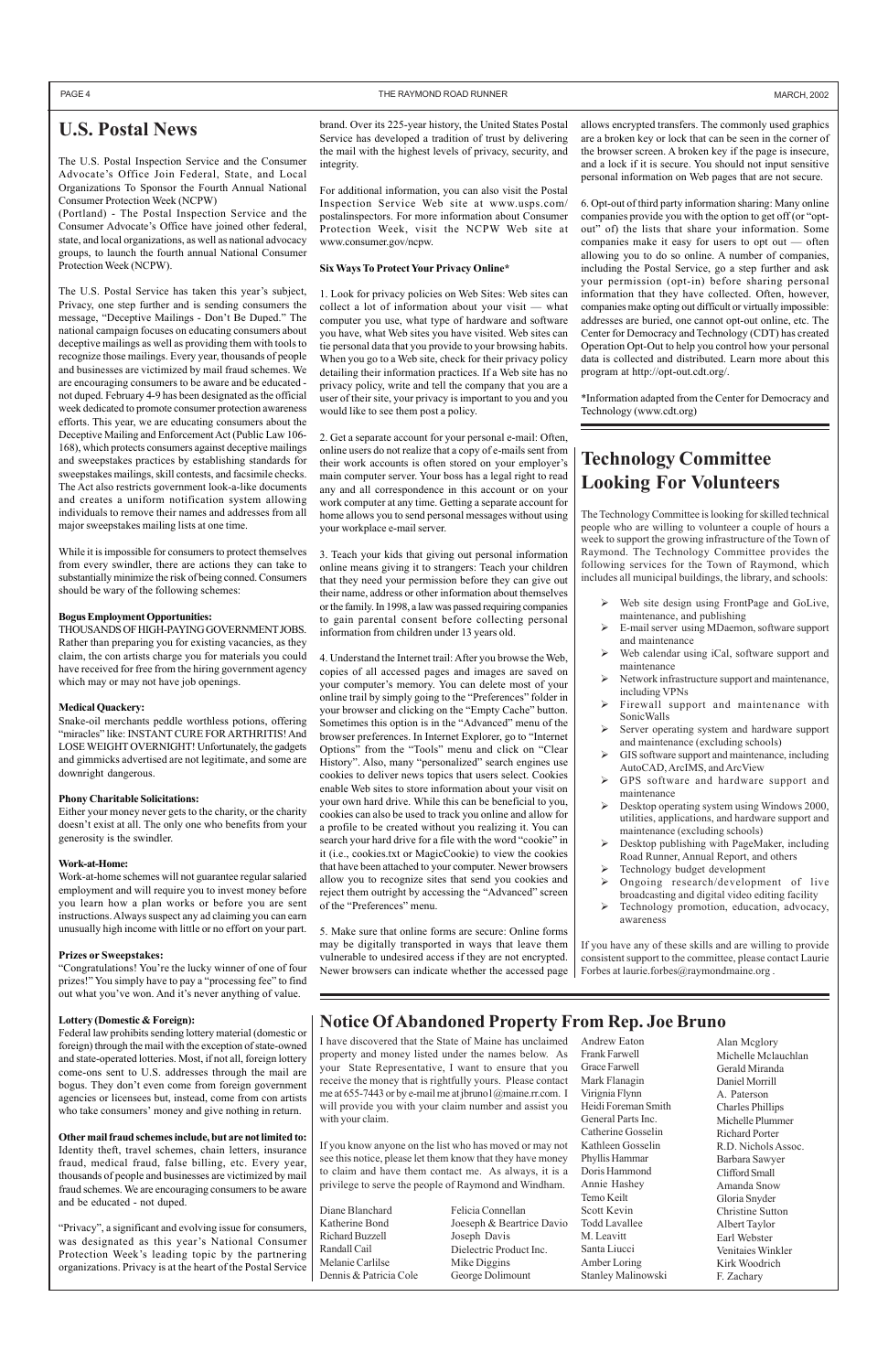# Local Artist Picture Donated To President **Hannaford Windham Awards**

# **Check To Raymond Schools**

Hannaford Store Manager Sue Lansley presented a check in the amount of \$1,526 to Norma Richard, Principal, representing the Raymond Elementary School and the Raymond PTA. This amount reflects the dollars earned by the Raymond Schools plus a \$1000 education grant awarded for raising the most dollars through the Hannaford Helps Schools Program.

Under the terms of the program that ran from September 17 to November 24, shoppers could raise funds for local schools by purchasing certain General Mills products. More than 1000 schools in five states participated in the school program. Over \$250,000 was raised.

There was no limit on the amount that could be raised by each school. Each store awarded an additional \$1000 education grant to the one school registered through that store that raised the most funds. The Raymond Elementary School was Windham's education grant winner.

"We're delighted to present this check to the Raymond Elementary School," said Store Manager Sue Lansley. "Hannaford is committed to improving the quality of life in the communities we serve, and I can't think of a better way to do so than by investing in our local schools."

Norma Richard, Principal, thanked Hannaford for the check and said that "We appreciate receiving this generous check from Hannaford to support all of the programs offered to our students through the Raymond Schools and the Raymond PTA." The children at the Raymond Elementary School also appreciated the ice cream party that Sue Lansley and Hannaford volunteers arranged for the entire school on February 13.

Hannaford Bros. Co., based in Scarborough, Maine, operates 155 supermarkets and food and drug combination stores in Maine, New Hampshire, Vermont, New York, and Massachusetts. These include stores under both the Shop'n Save and Hannaford names. A wholly owned subsidiary of Delhaise America, Inc., Hannaford employs more that 22,250 associates. Additional information about the company can be found at its web site www.hannaford.com.



When Dick Anzelc began painting his series of ships from the Parade of Tall Ships in Portland, he had no idea that one of these paintings would find its way to our nation's capital in the possession of the President of the United **States**.

# **Raymond Boys Lead Windham Track To Victory!**

# **Raymond Bible Club**

The Raymond Bible Club will begin holding meetings on Monday April 1st, 2002, at Jordan-Small Middle School. This is not a school-sponsored activity. The meetings will be Mondays from 2:30-3:30 in Mr. Boyle's classroom. The materials used for these meetings come from The National Council on Bible Curriculum in Public Schools. The meetings will present the Bible as History and Literature. People attending will acquire a general knowledge of the Bible, its authors, when it was written, and how long it took to complete. These meetings will be open to anyone who would like to attend. Please keep in mind the materials used during the meetings will be geared to middle and high school students. Anyone under 18 years old must have parent permission to participate. Transportation to and from these meetings will be the responsibility of those attending and/or their parents. Questions and more information can be obtained by calling Beau Boyle at 892- 6864. Please be aware that this program is not a school related activity and is not connected to the Raymond School Department curriculum.

# **Raymond Extended Day Program News**

# **Parenting Class Starting Soon**

Peggy Jensen, Raymond Preschool Program Home-School Coordinator/Early Intervention Specialist, will facilitate a class for parents interested in improving their parenting skills. The class will meet at Raymond Elementary School Monday evenings from 6:30-7:30 for four weeks, March 11 through April 1. The class will cover Typical Development, Communication Skills, Using Natural and Logical Consequences, and Dealing with Challenging Behaviors. If there is sufficient interest, follow-up meetings for continued support will be scheduled. Please call Peggy at 655-8672, ext. 108, for more information and to register for this free class.

#### As the story goes…

The Mayor of Portland, Karen Geraghty, saw some of Mr. Anzelc's paintings displayed in the dental office of his daughter, Pam. At the time, the Mayor was searching for a gift to present to the President from the City of Portland, on his recent visit on January 25. She selected a painting of the U.S.S. Eagle, the training ship of the Coast Guard, under full sail, which Dr. Pam Anzelc generously donated. This painting was most appropriate, since the President praised and thanked the Coast Guard for their service to the country in his speech.

The artist, Mr. Anzelc, has studied art for approximately eight years to prepare for "life after retirement". Now that he is retired, he spends nearly every morning painting in addition to taking art classes twice a week and workshops with Charlene Lee, a local artist and teacher. He has taken



part in a number of Art Shows in different locations and this year plans to participate in the Portland Sidewalk Art Festival, Art in the Park in North Conway and the Labor Day Art Show at Fort Williams. He has also exhibited at Bridgton Hospital, Norway Hospital, Point Sebago and at the Raymond Village Library. Dick and his wife Jacquie live in Bayview Estates in Raymond. The residents of Raymond are proud and privileged to have Dick Anzelc as a neighbor.

The Windham High School Boys Indoor Track Team saved their best performances both individually and as a team for their last regular season meet of the year. The Eagles scored 85 points to defeat Edward Little 78 points, and Lewiston 52 points. The tri meet victory is believed to be the teams first in school history. Coming off a disappointing meet the previous week, scoring only 13 points against Biddeford and Cheverus, the Eagles committed themselves to earn back the respect they had gained earlier in the season.

High Jumpers Dwayne Dyer, Matt Dalton, Geoff Debree and Jon Poulin swept their event, scoring all 11 points in that event.

Shot putters Joe Lascoito, Nate Fowler, Bryan Scott and Peter Kostopoulis all improved their throws, with Joe leading the team into the finals with a throw of 36 feet.

Nevin Rallis, a freshmen, won the open mile; Zeb Swick (Raymond) improved in the 800, needing only to trim 2 more seconds from his time to qualify for the state meet. His time was 2:14.

All divisions were well represented. In the Juniors, Dayne Varney was a double winner in the 40 and 300 yard dashes.

Ted Greeley (Raymond) placed second to Dayne in both races.

Ben Carlin and Derek Stevenson were two event scorers, placing in both the 45 yard hurdles and the 600 yard run. Shane Riley, another of the promising freshmen, was the winner in the 45 yard hurdles. The intermediate division was led by Jan Poulin, winning the 300 in a time of 39.9 seconds. Joe Stevens (Raymond) was second to Poulin at 40.4. Victor Barencovich followed Stevens with his best time of the year. Geoff Debree and Zeb Swick (Raymond) scored in the hurdles; while Debree and Charles Leavitt (Raymond) scored for the Eagles in the 600. The Senior Division saw Nick Diamon and Tom Shaw place 3 and 4 in the high hurdles. Diamon and Shaw teamed up again in the 600, placing 1 and 2 respectively. Dwayne Dyer was 2nd in the 300 and 4th in the 40.

Matt Bolduc ran his best times of the season in 3 different events, the 40, 300 and the 280 leg of the relay. Vasilly Barencovich placed 4th in the open 400, and Matt Daulton ran his best time of the year in the open 200.

The Eagles have had a strong season with 23 members, 19 of whom will return next season.

**By: Kristi Curtis, R.E.D. Executive Director**

Here at the Raymond Extended Day Program we have been very busy planning away for another fun-filled summer program. We are pleased to welcome our Arts and Crafts Coordinator / Assistant Director Amy Kimball who has been with us for a few months now. Amy has many fun and interesting crafts that she continues to share with our children on a regular basis.

This summer, R.E.D. is anticipating one of our best programs yet. We will be located out of Jordan-Small Middle School, and are planning more exciting field trips and cultural activities for the children, as well as a fully planned arts and crafts program. In order to fit in all of the new activities that we have planned and ensure a consistent staff-to-child ratio, we will no longer be transporting children to the swim program at Crescent Lake.

Sign-ups for summer R.E.D. will be as follows. Current R.E.D. families (those who were enrolled for the 2001-2002 school year) will be given first priority and will sign-up the week of March 25, 2002. Sign-up for all other Raymond families will begin the week of April 1, 2002, and will be on a first come, first served basis. Registration packets will be located at Raymond Elementary School, and at the Town Hall.

The Raymond Extended Day Program is also looking for energetic people to serve on its Board of Directors. If you have the time and energy to invest in this wonderful program, please submit a letter of interest to me stating why you would like to be a board member and what you feel you could contribute to our program.

Finally, the R.E.D. program is looking for staff members. If you are at least eighteen years of age and enjoy working with children, please call Kristi at 655-3203 for an application. We have a couple of positions open currently, and will be hiring for our summer program as well.

We look forward to working with the Town of Raymond and all of its wonderful families for many years to come.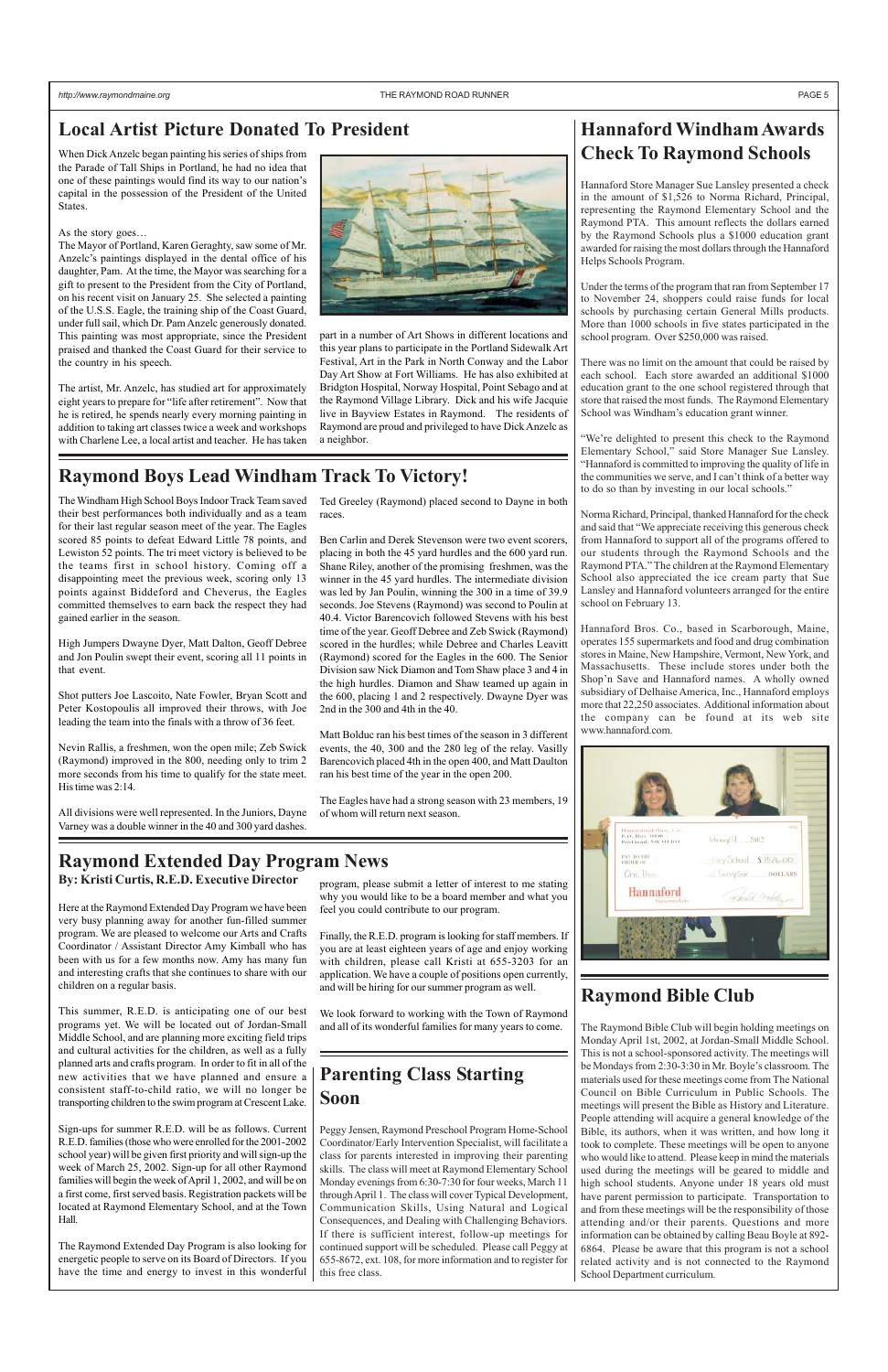# **Jordan-Small Middle School Winter Olympics**

On Thursday, February 13, for the 2<sup>nd</sup> year in a row, JSMS held a school-wide winter celebration involving our entire school's students and staff. This year's theme was the Winter Olympics. Students participated in events using snowshoes and toboggans. Classrooms completed snow sculptures and participated in a Tug of War competition. Opening ceremonies included classes from RES who shared flags and led the gathering in the singing of America the Beautiful! Lunch was supported with donations from community members along with our PTA. It was prepared and served by parent volunteers and PTA members. Here is a collection of photos from this year's Winter Olympics:





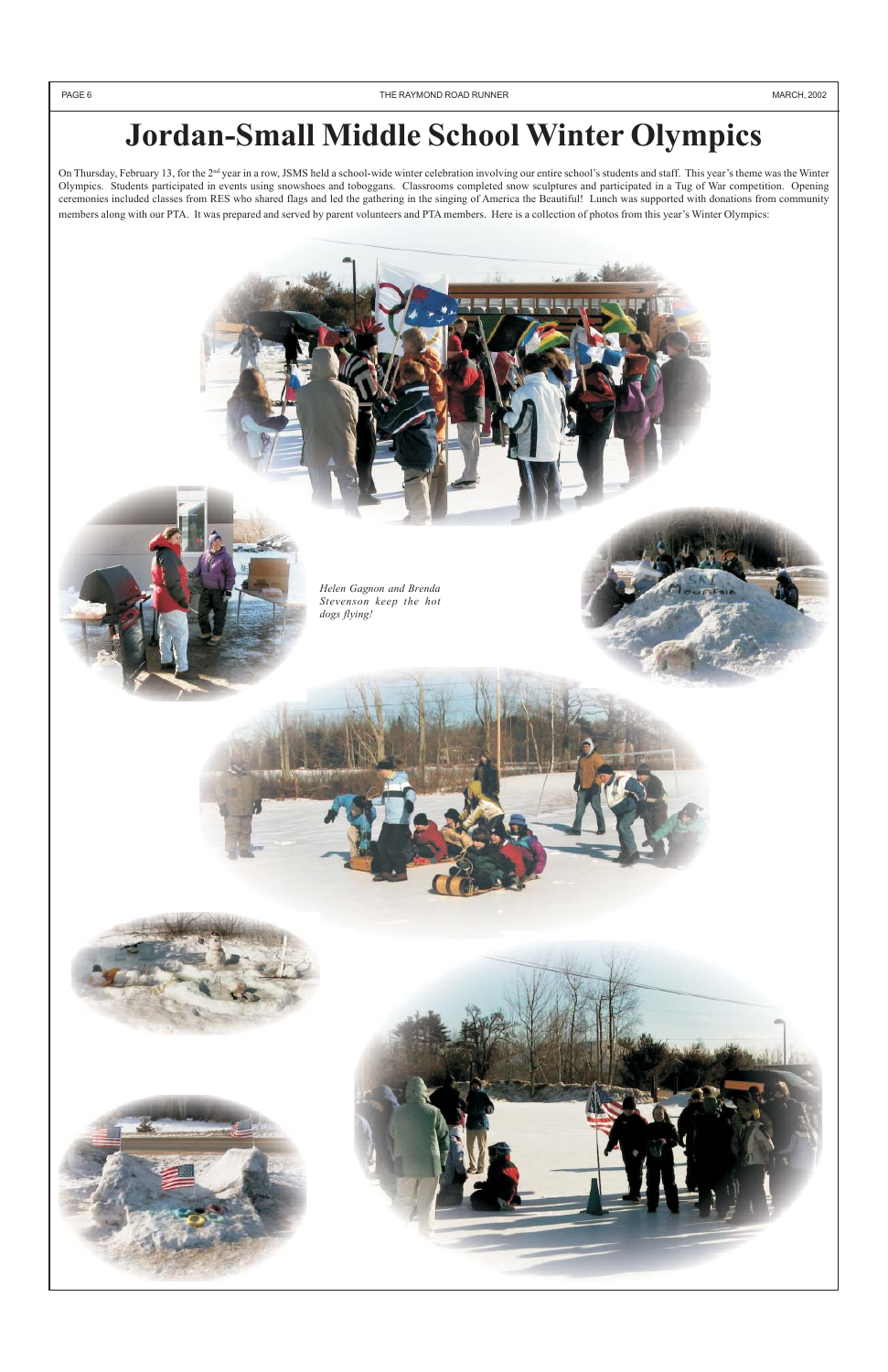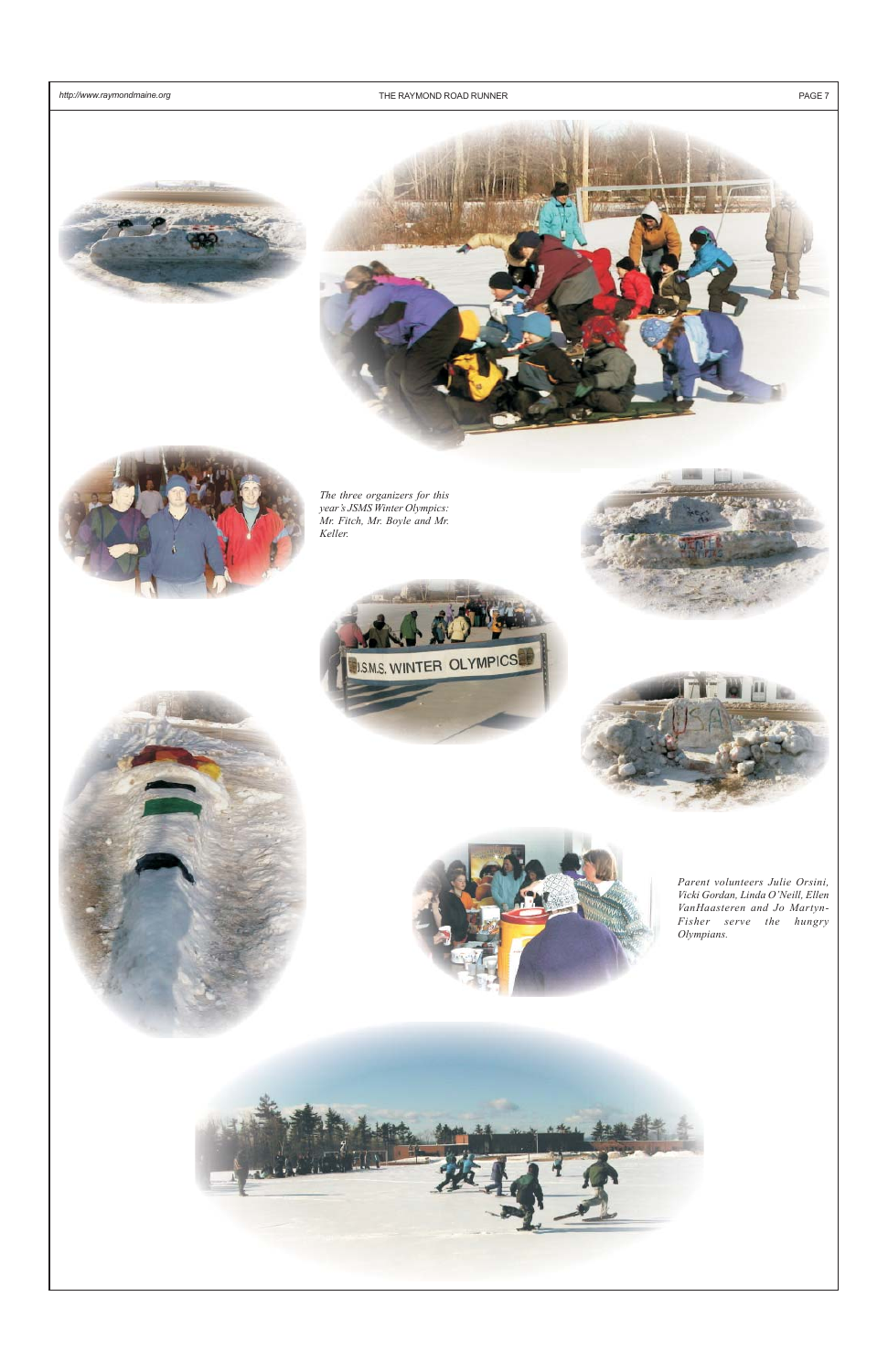# **Spelling Bee Results**

Congratulations to all of the participants in this year's Spelling Bee! After almost 1- 1/2 hours of competition we are very pleased to announce the following results:

| Kayleigh Flynn      | Raymond District Champion        |
|---------------------|----------------------------------|
|                     | Jordan Small Middle Champion     |
|                     | 7th Grade Champion               |
|                     | County Bee Representative        |
| Khris Fenton        | 2nd Place Raymond District (Tie) |
|                     | County Bee Alternate             |
|                     | 6th Grade Champion               |
| <b>Emily Dodge</b>  | 2nd Place Raymond District (Tie) |
|                     | Raymond Elementary Champion      |
|                     | 4th Grade Champion               |
| Nick Gredin         | 3rd Place Raymond District (Tie) |
|                     | 5th Grade Champion               |
| Ian Levinsky        | 3rd Place Raymond District (Tie) |
| Hannah Huber        | 4th Place Raymond District (Tie) |
| Djaylan Burns       | 4th Place Raymond District (Tie) |
| Amanda Hammett      | 4th Place Raymond District (Tie) |
| Justin Robinson     | 4th Place Raymond District (Tie) |
| Nathaniel Ohman     | 5th Place Raymond District (Tie) |
| Kees Van Haasteren  | 5th Place Raymond District (Tie) |
| Ashley Waldron      | 5th Place Raymond District (Tie) |
| Patrick Martin      | 5th Place Raymond District (Tie) |
| Chad Zawistowski    | 5th Place Raymond District (Tie) |
| Robyn Stillings     | 5th Place Raymond District (Tie) |
| Travis Stevenson    | 5th Place Raymond District (Tie) |
| Alyse Bartholomew   | 5th Place Raymond District (Tie) |
| Logan Martyn-Fisher | 5th Place Raymond District (Tie) |

# **Jordan-Small Middle School Opens 2nd Computer Lab**

In an effort to decrease the student/computer ratio, a second computer lab has just been completed at the middle school.

State of the art iMac and Mac G4 computers running both Mac and Windows operating systems are available for classroom instruction. Our technology philosophy is to use computer software and internet information resources to enhance classroom instruction. Computer technology is no longer treated as another subject taught and isolated

from core subjects, but treated as an educational tool. We are very excited to add this resource to the existing computer lab in the Media/Library Center and the many computers in the classroom.

# **Raymond Student Of The Month**

Erin Dodge, daughter of Cathy and Gary Dodge of Raymond, was named January's "Student of the Month" for the Star Team. Erin is an 8th grader at the Gray-New Gloucester Middle School.

# **Grandparents Day At The Raymond Elementary School**

Due to town elections on Friday, May 17, the Raymond Elementary School has rescheduled Grandparents Day and the May Good News Assembly to Friday, May 10. We look forward to sharing a wonderful morning with grandparents and friends. Please note this change on your calendars.

# **Report On Kindergarten Screening Process**

Sam Hutchinson 6th Place Raymond District (Tie) Haley Desjardins 6th Place Raymond District (Tie) Ben Algeo 6th Place Raymond District (Tie) Ali Knight 6th Place Raymond District (Tie) Andrew O'Neil 6th Place Raymond District (Tie) Dan Chute 6th Place Raymond District (Tie) Alyson Feltovic 6th Place Raymond District (Tie) Michael Orsini 6th Place Raymond District (Tie) Patrick Lockwood 6th Place Raymond District (Tie) Amy Cobb 6th Place Raymond District (Tie) Kainani Stevens 6th Place Raymond District (Tie) Julia Comeau 6th Place Raymond District (Tie) Troy Knight 6th Place Raymond District (Tie) Taylor Fey 6th Place Raymond District (Tie) Ashley Blanchard 6th Place Raymond District (Tie) Jordan Baker 7th Place Raymond District (Tie) Hannah Lachance 7th Place Raymond District (Tie) John Scripture 7th Place Raymond District (Tie) Abby Brockelbank 7th Place Raymond District (Tie) Devin Mackenzie 7th Place Raymond District (Tie) Amber Gillis 7th Place Raymond District (Tie) Mary Beth Wiley 7th Place Raymond District (Tie) Lindsay Ryan 7th Place Raymond District (Tie) Breanna Zoidis 7th Place Raymond District (Tie) April Cox 7th Place Raymond District (Tie) Kyle Woodbrey 7th Place Raymond District (Tie) Andy Bissonnette 7th Place Raymond District (Tie)

As we approach March, nearly all the incoming Kindergarten children have completed the first step in the Kindergarten screening process, the home visit with the Home-School Coordinator/Early Intervention Specialist. We have about 60 children eager to attend Kindergarten! If you have a child who will be entering Kindergarten in the fall and have not yet completed the home visit, please call Peggy Jensen at 655-8672, ext. 108. During this visit Peggy will engage your child in a number of fun activities that cover a wide range of developmental skills. She will also ask the parent to complete a developmental history. The visit provides a nice introduction to school for the child in his or her familiar home environment and gives parents an opportunity to ask questions and get information about the details of screening and school entry. Many children ask Peggy to come again to play, and many parents have expressed appreciation for this informal, early connection to their child's school.

James Wiley 5th Place Raymond District (Tie)



The next step is the visit to the Raymond Elementary School for the formal—but FUN— Kindergarten Screening. Parents should call Chrystal in the Superintendent's office at 655-8666 to make an appointment for Wednesday, April 24, or Wednesday, May 1. There will be a Parents Night on Monday April 22, at 6:30pm at Raymond Elementary School to share more information about the screening and to answer questions.

PAGE 8 THE RAYMOND ROAD RUNNER THE RAYMOND ROAD RUNNER THE RAYMOND ROAD RUNNER THE RAYMOND ROAD RUNNER

# **Jordan-Small Middle School Math Team News!**

# **Coming Soon!**

Leave a lasting Impression! Buy a brick, and your family name or children's names will be engraved on the brick. This brick will then be used as part of a "garden area" in the JSMS Recreation Area. Any 5<sup>th</sup>grade parents interested in helping with this fundraiser, please contact Linda O'Neill, 655-5254, or Ellen Van Haasteren, 655-4282

> Best wishes to Kayleigh Flynn as she competes in the County Bee

The 7th grade math team competed on Monday, February 4, at Greely Junior High School in Cumberland. Greely hosted a great meet, with over 24 schools attending!

Once again our math team had a successful meet. We brought two teams of seventh graders to compete against both seventh and eighth grade teams. Competing on the seventh grade team for JSMS were Nikki Gagne, Amanda Hammett, Andrew Reed and James Wiley. This time out the seventh grade team also invited Chad Zawistowski, a fifth grader, and Harmony Brown, a sixth grader, to come along to the competition. After a rigorous math workout the seventh grade team placed  $14<sup>th</sup>$  overall! This was an outstanding achievement. Nikki Gagne was the high scorer for our 7<sup>th</sup> grade team. Congratulations to Nikki, and to Chad and Harmony, for taking on the seventh grade competition.

Competing for our eighth grade team were Kainani Stevens, Stephen Wisutskie, T.J. Cook, Ian Acker, and Keegan Brown. This team is just rolling like wildfire! They finished in fifth place overall in the 8th grade competition!! This was certainly an awesome feat for our seventh graders and a nice improvement over last meet's ninth place finish (a great achievement in its own right). Congratulations go to Ian Acker who was the high scorer for the team and who placed second in the 8th grade individual standings! Great job, Ian!

Our teams will be off to their next meet at the end of March in Pownal as part of the Pine Tree League and will then finish up the season in early April at the Middle School of the Kennebunks in a Southern Maine competition.

*Spelling Bee competition in the JSMS gym.*



*20 new computers, many with writeable CD drives and few with DVD capability.*



*Four special project computers, capable of digital movie editing, photo editing and music creation.*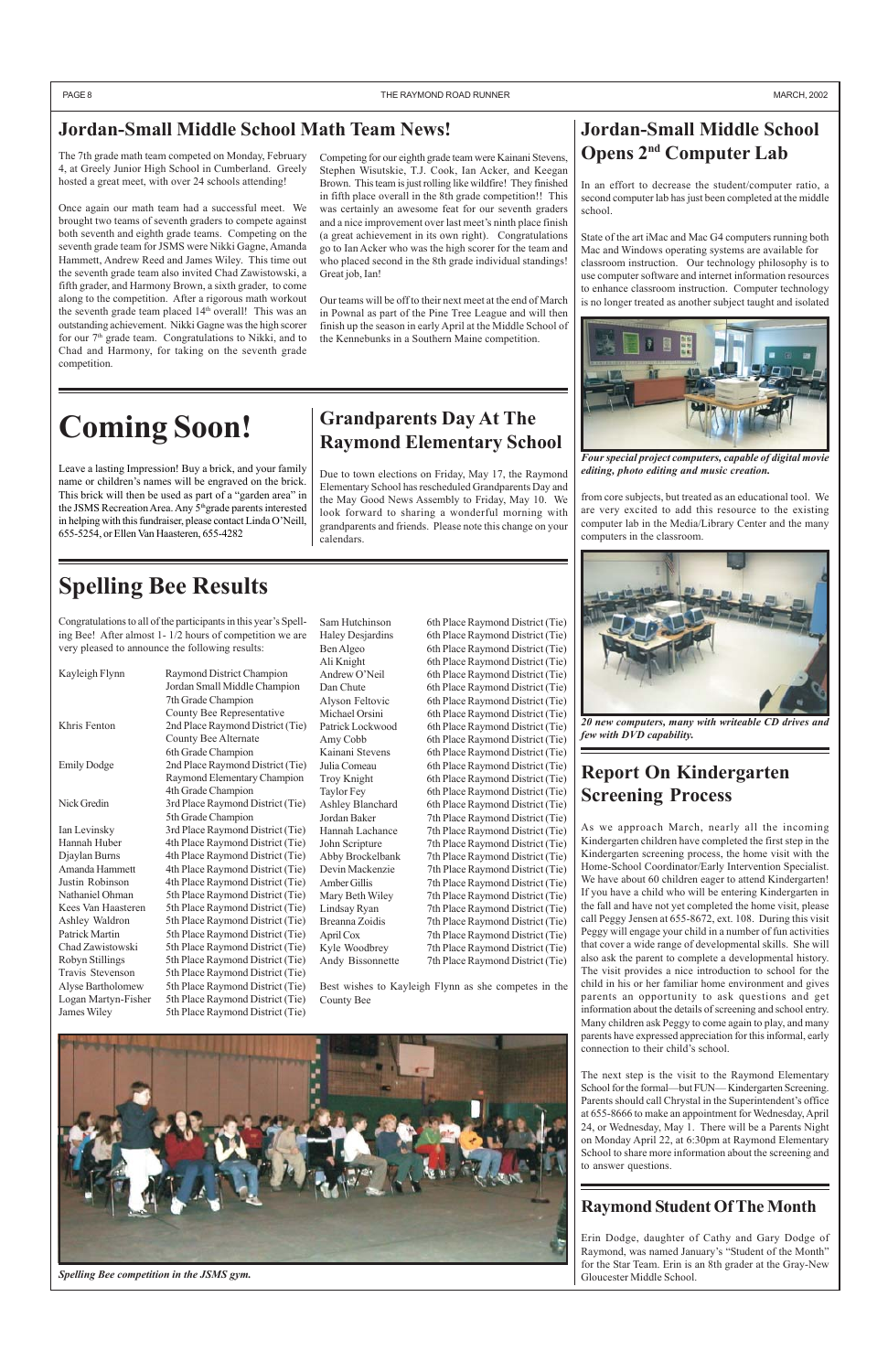Newspapers,<br>magazines and magazines and catalogs

Clear glass

Phonebooks without

Magazines and catalogs Wire or plastic

Metal cans

#2 Plastic (HDPE)

Paperboar

| only | Unbroken CLEAR jars<br>and bottles without lids | Colored/tinted glass                                        | Rinse clean and remove lids                   |
|------|-------------------------------------------------|-------------------------------------------------------------|-----------------------------------------------|
|      |                                                 | Light bulbs                                                 | (Steel lids can go with cans)                 |
|      |                                                 | Window glass                                                |                                               |
|      |                                                 | Ceramics                                                    |                                               |
|      |                                                 | Pyrex                                                       |                                               |
|      | "Tinned" steel cans                             | Food Residue                                                | Rinse clean                                   |
|      | Steel jar lids                                  | Aluminum                                                    | Aerosols must be empty and free<br>of plastic |
|      | Clean, dry paint cans                           | Plastic caps or sprayers                                    |                                               |
|      | Empty aerosol Cans                              |                                                             |                                               |
|      | Milk jugs                                       | Plastic bags                                                | Rinse, dispose of lids and crush              |
|      | Laundry detergent bottles                       | Rings or caps                                               |                                               |
|      | Dishwashing liquid bottles                      | Motor oil or automotive<br>containers                       |                                               |
|      | <b>Bleach bottles</b>                           | Margarine or yogurt containers<br>(injection molded)        |                                               |
|      | Shampoo bottles                                 |                                                             |                                               |
|      | Cereal boxes and similar<br>paperboard boxes    | Corrugated cardboard                                        | Place in brown paper bag in bin               |
|      | Office paper and manila<br>folders              | Plastic windows on food boxes<br>(window envelopes are OK). | Protect from rain and snow                    |
|      | Flyers, brochures and junk<br>mail              | Plastic wrapping on junk mail                               |                                               |
|      | Envelopes - windows OK                          | Paper bags                                                  |                                               |
| d    | Cards, post cards and<br>calendars              |                                                             |                                               |
|      | Asian cardboard (green or<br>gray)              |                                                             |                                               |
|      | Wrapping paper (No foil)                        |                                                             |                                               |
|      | Milk cartons and drink<br>boxes                 |                                                             |                                               |
|      | Frozen food boxes                               |                                                             |                                               |
|      | Paper towel tubes                               |                                                             |                                               |
|      | Egg cartons                                     |                                                             |                                               |

*If you have questions or comments regarding solid waste management and recycling in the Town of Raymond, or if you would like to join the Recycling Committee, please call the Town Office at 655-4742.*

#### **Trash**

Household trash is picked up at curbside each week. Residents are allowed up to two 32-gallon containers per week. Households with excess trash must place it in blue trash bags that are purchased at the Town Office for \$1 each.

### **Recycling**

Recyclable materials are picked up at curbside, too. If you have Tuesday trash pickup, you will have Tuesday recycling pickup and likewise for Wednesday pickup services. Please place your recycling

container at some distance from your trash container(s), for example on the other side of your driveway.

Easily recognized containers should be used. A typical poly recycling bin or even a laundry basket is best. Sort all items by type (see chart below) into separate paper bags. The following list represents what can be recycled. Remember to keep materials as clean as possible.

**Corrugated cardboard and brown paper bags** can be placed in drop off containers located at the District 2 (Webbs Mills Road) Fire Station. Remember to flatten the cardboard and place the cardboard **in** the container. Staples and tape are OK. Please, **NO** paperboard (see chart below).

**Uncontaminated motor and gear oil** should be taken to the Lake Region Bulky Waste Facility.

## **Lake Region Bulky Waste Facility**

Serves Casco, Naples, Otisfield, Raymond

Leach Hill Road Casco, ME 04015 207-627-7585

#### **Hours are 7am to 5pm on Tuesday, Thursday, Saturday and Sunday**

Items accepted for recycling include metal, car batteries and alkaline batteries, wood waste (trees, building materials), sheetrock, asphalt shingles, tires, motor oil, compost (yard waste, leaves), refrigerators. There also is a "Shop and Drop" where residents can bring unwanted (but still usable) books, toys, TV sets, exercise equipment, appliances, etc.

## **Raymond Recycling And Trash Q&A**

BBI WASTE INDUSTRIES, INC. is pleased to present these tips and suggestions for your convenience and to help us provide you with the highest quality waste removal services.

#### **• WHAT TIME SHOULD I HAVE MY TRASH AND RECYCLING OUT?**

All trash and recycling must be placed out at the curb by 7:00 A.M. Certain variables such as weather conditions, different trucks being used, the amount of trash, etc., all affect where your crews will start and end the route. To

make sure everyone's material is collected, we require it to be ready for collection at 7am. If your material was placed at the curb by 7am, and has not been collected by 3pm, please call BBI directly at 1-877-427-6889 or 934-3880. Occasionally, bad weather or breakdowns will place the crews several hours behind schedule.

#### **• WHERE SHOULD I PLACE MY TRASH AND RECY-CLING FOR COLLECTION?**

Material placed at the curb should be in plain view for the work crews. Placing the material behind telephone poles, bushes, walls, snow banks, or any other object that could hinder visibility should be avoided. At the end of the driveway, one pace from the street, is the optimum location for collection purposes. To avoid any confusion, trash and recycling should be placed in separate locations, such as

Recycle DO Include DON'T Include Preparation

Newsprint and inserts Office paper Separate in bin

Paper bags Protect from rain and snow

opposite sides of the driveway. No material should be placed in front of mailboxes as this hinders the postal workers. Every effort is made on the part of your crews to place empty receptacles in the same location in which they were found. Barrels should be taken in from the curb as soon as possible to prevent them from being drafted into the road by passing vehicles or blown about by the wind.

#### • **WHAT IF I PLACE UNACCEPTABLE MATERIAL OUT FOR COLLECTION?**

Unacceptable material placed in the recycling bins or with the trash shall be left behind, and a tag explaining the reason why will be left whenever possible. Only household trash can be picked up at the curb. Demolition and construction debris, metal items, and furniture, etc., must be

taken to a transfer station.

#### **• DO I HAVE TO USE BARRELS OR CAN I USE BAGS?**

All household trash should be bagged and placed in barrels to help prevent the spread of litter. Baby powder sifted over the bags works wonders at keeping animals at bay, and also will not injure the worker's eyes or skin as bleach and ammonia do. Barrels are not mandatory for trash collection. **Black and dark** colored trash bags are preferred during the winter months because of their high visibility against the snow. Recycling bins should be used to help distinguish recyclable material from your trash. Trash and recycling should never be placed behind snow banks or other objects that would hinder quick and safe collection.

#### **• IS THERE A LIMIT ON THE AMOUNT OF MATERIAL I CAN PLACE OUT FOR COLLECTION?**

There is no limit on the amount of recycling you can place out each week. Recycling is strongly encouraged. There is a two barrel limit of trash per household unit per week. Single family homes cannot place more than two barrels of trash out for collection each week. Buildings with two units may place up to four barrels of trash out for collection each week. Buildings with three or more units are considered commercial properties and do not receive residential service. Special bags may be purchased at the Town Hall for \$1.00 each for any trash over the allotted limit. BBI Waste is authorized to collect any amount of trash that is contained in these special bags. Please note that there is a weight limit of 50 pounds per barrel.

#### **• WHAT TYPE OF BARREL IS THE BEST ONE TO USE?**

If you are purchasing a new trash barrel, avoid the styles with wheels. Though they are easier to drag out, the wheels often break off and the barrel will no longer stand. If your barrel does not perform to your expectations you should return it to the place of purchase. Neither the Town of

Raymond nor BBI Waste can be responsible for low quality containers. The heat of summer and cold of winter will weaken plastic barrels over time. Dents may occur in metal barrels due to weight and normal emptying. Round, plastic trashcans with no wheels, such as the dark green Rubbermaid with the light tan covers, are the barrels that we have seen to work the best and hold up over time. The tall thin trashcans are easily blown about by traffic and wind when empty. Barrels should weigh no more than 50 pounds to help prevent injury to the worker and damage to the barrel.

#### **• WHAT IF I HAVE A QUES-TION, COMPLAINT, OR CONCERN?**

Notify BBI Waste directly at 1-877-427-6889 or 934-3880 with any concerns you may have. You may also email us at bbi@gwi.net . BBI Waste is your waste removal specialist and is ready and able to answer questions or fix any problems that may occur

with your waste collection.

### **Reducing Waste**

#### *Compost*

Compost is Black Gold. This can be as simple as a pile in your backyard and can reduce trash by 25% while providing nutrient-rich soil for gardens. Any amount of yard debris can be taken to the Lake Region Bulky Waste Facility.

#### *Eliminate Junk Mail*

To remove your name from junk mail lists, write to:

Mail Preference Service Direct Marketing Association

#### Box 3861 Grand Central Station New York, NY 10163-3861

To eliminate junk mail permanently, tell the service that your name may not be sold or given to any advertiser. There is no charge for this.

*Choose Items With Minimal Or No Packaging*

*Use Cloth Instead Of Paper (Towels, Napkins, Bags)*

*Reuse Packaging And Other Items*

*Borrow Or Rent Items You Use Infrequently*

*Maintain And Repair Items To Ensure Long, Productive Life For Tools, Appliances And Clothing*

*Buy Durable, Long-lasting Products*

*Donate What You No Longer Need*

# **Raymond Waste And Recycling**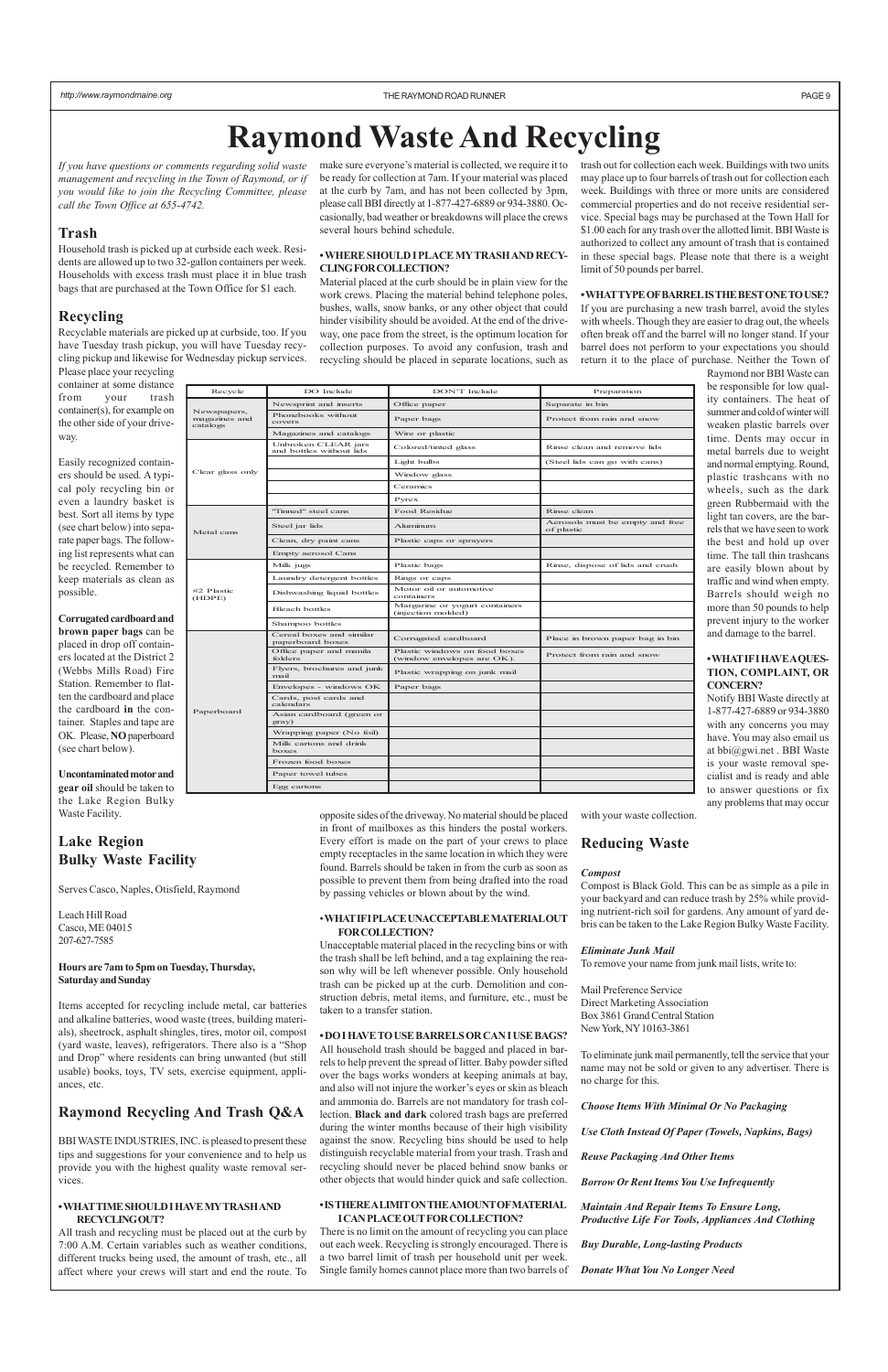# **Scholastic Book Fair Coming To Raymond!**

Scholastic Book Fair is coming to the Jordan-Small Middle School and the Raymond Elementary School from March 25 through March 29th. The fair will share exciting books and educational learning products with our young readers. Parents and teachers will find plenty of items to interest them, too. Look for more information on hours and locations to be sent home in your child's school folder.

Volunteers are needed to help run this event. If you can spare a few hours (day or evening), please call Sherry Reed at 655-7374 or Karyn Knights at 655-3926.

# **Jordan-Small Middle School 2nd Quarter Honor Roll**

# **Change In Dates For Kindergarten Screening**

# **Raymond's Brooke Smith Stowell Receives Scholarship**

# **Raymond Elementary School 2nd Quarter Honor Roll**

# **Raymond Elementary School Principal's Report By: Norma Richard, Principal**

I am so very proud of the many ways our community supports and contributes to our elementary program. This support may come in many small ways, but it adds up to something very positive and very important. This was especially evident when we were awarded a \$1000 grant from Hannaford Bros. Inc. for our participation in the General Mills School Dollars program. We would like to thank Hannaford for this award and extend a thank you to all parents and community friends who saved their receipts for us during this program. We want to encourage you to continue sending in your Boxtops for Education, as this is ongoing and will continue throughout this school year and into next year.

Safety is an important part of our program, and the support that we receive from Raymond Fire and Rescue continues to be outstanding. Last fall our students participated in a homework assignment during Fire Safety Week. Students and families were asked to identify and graph two ways to safely exit their homes in the event of a fire. Two winners were selected at each grade level, and these students had the honor of riding to or from school in a fire truck or rescue vehicle. As you can imagine, the students enjoyed the distinction of their special ride. I want to thank all members of the Raymond Fire and Rescue, and especially Bob King, for their education outreach program with the Raymond Elementary School and for sharing their time with our students.

We had some very icy weather last month and I want to commend the hard work of all of our bus drivers for getting the children safely to school and back home. I also want to recognize the good behavior of our students on the busses. Bus safety is important to all of us, especially during the winter months when driving conditions can be hazardous.

We have posted another reminder in this month's Road Runner about the change in Kindergarten Screening dates. Please call the school office at 655-8672 if you have any questions.

The students and staff of JSMS congratulate the following students for demonstrating outstanding academic achievement during this past quarter! Your efforts are very much appreciated and saluted by us all! Way to go!

#### **5th Grade High Honors**

Hannah Huber Rebecca Morris Alyson Schadler

#### **5th Grade Honors**

Bryan Connor Nicole Gagne Cameron Gosney Roman Gosney Amanda Hammett Kainani Stevens

Brianna Bisesti Ashley Baker Arielle Blanchard Kathleen Cook Logan Cline Nathaniel Dixon Phoebe Crockett Brandon Guerrette Taylor Duncanson Patrick Martin Nick Gredin Kayla Phinney Erin Durkan Lindsay Ryan Ali Knight Jacob Trickey Marie Libby Danielle Walton Andrew O'Neill Erik Wisutskie Jacob Perry Breeanna Zoidis Brittany Reed Zachary VanBaars Brett Bisesti Thomas Cave Chelsea Bissonnette Alyson Feltovic Courtney Bruno Evan Flynn Sibyl Cunningham Jacob Hotham Megan Harding Brandi Mitchell Elijah Hughes Christopher Myers Jeffrey Larocque Brittany Plummer Kelsey Nadeau Laura Sanborn Mack Rampino Chad Zawistowski Kees VanHaasteren Ashley Waldron Lauren Weeks Brenda Wood

### **6th Grade High Honors**

Bridget Byrne Ashlee Daggett Alison Gagnon Alexandra Gordan Travis Guerrette Danielle Holman

> Due to the upcoming state review of our special education program, the dates for Kindergarten Screening have been changed. If you are a Raymond resident and have a child who will be 5 years old on or before October 15, 2002, and will be entering kindergarten in the fall, then please note the following revised dates on your calendar. Additional information will also be provided by Peggy Jensen, Home-School Coordinator, in the preschool newsletter. Please

call Mrs. Jensen at 655-8672 extension 108 if are new to the Raymond School District or have not yet scheduled your home visit.

Monday, April 22: Parents Night for Kindergarten Screening (6:30pm)

Wednesday Afternoon, April 24: Kindergarten Screening Wednesday Afternoon, May 1: Kindergarten Screening

Representative Joe Bruno (R-Raymond) and Senator Karl Turner (R-Cumberland) extend their congratulations to Raymond's Brook Smith Stowell, a winner of this year's Legislative Memorial Scholarship. Brooke, a student at the University of Maine at Orono, was presented with a check for \$750 at the State House on February 13, to help finance her education. Brooke was one of eleven college students to receive a scholarship this year.

The Legislative Memorial Scholarship was established in 1995 in memory of all Legislators and staff who have served the State. The scholarship fund is supported by an annual legislative auction. The scholarship competition, which is open to all Maine residents attending an accredited Maine institution of higher education, is based on academic achievement and financial need. Because of the success of fund raising efforts, the scholarship awards were increased this year from \$500 to \$750.

"We are delighted that Brooke has been awarded a Legislative Memorial Scholarship and extend to her our congratulations," said Representative Bruno and Senator Turner. "Many students from throughout Maine apply for this scholarship, and academic achievement is the number one factor in choosing award recipients. Congratulations, Brooke, and best wishes as you continue your academic career."

The Raymond Elementary School Faculty invites Parents, Community Members and Friends to this year's

# **ACADEMIC FAIR**

on Wednesday, March 27, from 5 - 7pm at **The Raymond Elementary School** Join us for student art displays and other exhibits that demonstrate student learning and achievement.

Ian Levinsky Amy McIntire Elizabeth Stevenson

#### **6th Grade Honors**

John Atwood April Cox Sarah Crockett Julia Hartig Andrew Miranda Robyn Stillings Daniel Williams Harmony Brown Djaylan Burns Grant Dodge Nicole Lloy Patrick Lockwood Michael Orsini Amy Cobb Jared Marcinuk Taylor Parker Douglas Remick Patrick Ross Kyle Woodbrey Justin Robinson

#### **7th Grade High Honors**

#### **7th Grade Honors**

Alyse Bartholomew Ian Acker Keegan Brown Andy Bissonnette Jennifer Curtis Ashley Blanchard Ashley Leavitt Amanda Bruno Amanda Murray Brittany Cogswell Andrew Reed Skylar Duncanson John Shively Katie Eastman Kayla Taylor Kayleigh Flynn Hannah Whitcher Andrew Jordan Wyndham Juneau Julia Comeau Amanda Evans Molly Niziol Rebecca Randall James Wiley Stephen Wisutskie Taylor Fey Troy Knight Elliot Lamarre Ben Myhaver Kameron Purinton Samantha Richards Erika Richardson Dan Tracy

**Grade 3 Honors** Elliot Valente Jacob Fox Nicole Murray Beau Rampino Lauren Trickey Cayen Haycock Samuel Mayer Cory Parker Bryan Peterson Tyler Remalia Amanda Ross Benjamin Sadak Lindsay Webber Justin Winslow A.J. Bennett Spencer Brown Kyle Hargreaves John Henry Delaney Kenny Abigail Morneault Kristina Tripp Sarah Tripp

Jenna Martyn-Fisher Alysha Orsini

**Grade 3 High Honors** Molly Cloutier Drew Gagnon Olivia Hurd Lydia Manchester Weston Masi Deanna Weeks Tyler Winde Elizabeth Shively Samantha Zawistowski

Haley Acker Daniel Connor Mollisa Keane Dryer Jackie Guiseley

Alex O'Neill Madison Rankin

#### **Grade 4 Honors**

Ben Algeo Caroline Blake Ashley Cox Haley Desjardins Abbie Mcivor A.J. Olsen Marybeth Wiley Katie Allen Dean Darien Nicole Fusco Sam Hutchinson James Plummer John Scripture Justin Terry Chelsea Tevanian Kaitlyn Chandler Lindy Haycock Zac Knights Hannah Lachance Joshua Leviness Dustin Libby Nathaniel Ohman Gregory Stauffer Julia Trepanier Ian Dufour Jenna Eastman Ethan Ward Megan Stevenson Amber Gillis Devin Mackenzie Abby Brockelbank Jordan Flynn Patty Haycock Tim Tapley

**Grade 4 High Honors** Emily Dodge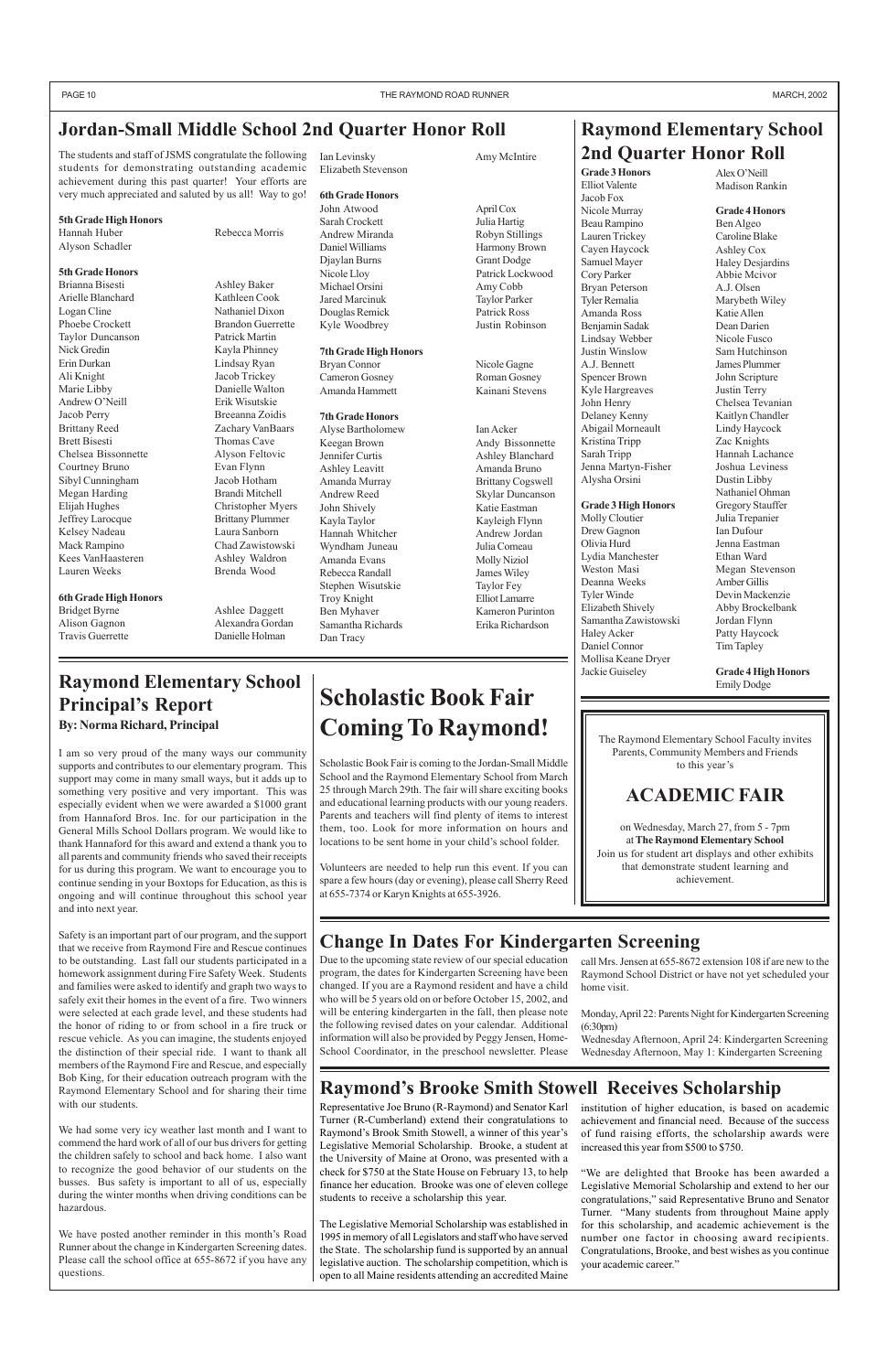# **Raymond Baseball & Softball**

### **Baseball / Softball Registration**

Spring is here! Raymond Baseball / Softball registrations will take place March 5th and 7th from  $6:30 - 8:30$ . Anyone interested in playing T-Ball through Senior League (girls and boys ages 5 – 15), please come to Jordan-Small Middle School to register. Registration fees are \$25 per player, or \$40 per family, at all levels except Senior League. The fees for Senior League players will be \$45 per player or \$60 per family.

#### **Spaghetti Dinner**

There will be a Raymond Baseball/Softball Spaghetti Dinner Fund Raiser Friday, April 5, 2002, from 5:00 – 7:00. The location will be Jordan-Small Middle School cafeteria. The cost is \$15 for Family, \$4 for Adult, and \$3 for Child. Door prizes will be drawn. Donations of desserts would be appreciated. So start the weekend right: come on out and join us, see some friends, and stain that new white shirt.

#### **Softball / Baseball Clinics**

There will be a girls' softball clinic for ages 9-13, Saturday March 16th, from 9am-1pm at the Jordan-Small Middle School Gym. Boys' clinics, ages 9-13, will be held on Saturday March 2nd and Saturday March 9th, from 2pm-4pm. Raymond Baseball / Softball would like a \$5 donation per child to participate in clinics. The donations will be used to prepare the fields for this new season.

# **Friday Night Skiing By: Liz Nunley**

Ever since I was about 10 years old, I can remember the rush of adrenaline I got every time I skied down the slopes at Shawnee Peak. I could never have experienced this thrill if it were not for the fabulous ski programs set up by Raymond Recreation.

I started skiing in the fourth grade on Wednesday afternoons, and have not been able to go a year without it for the past seven years. The lessons and teaching I received from grades four through six proved invaluable as I moved up from the Wednesday afternoon program to the slightly more prestigious Friday night program. I look forward to Friday night all week, and for those four hours, there is nothing I would enjoy more, or rather spend my time doing.

Peter Walgreen, the Friday night program coordinator, along with the Board of Directors of Raymond Recreation Association have made Friday night skiing something I grow to love more and more with every Friday that passes. They have done a wonderful job in making it a safe environment where I can spend my time with my friends doing something I truly love.

I don't think there are any more words I could use to express my love for this program and the sport of skiing itself. Thank you, Raymond Recreation Association, for giving me the opportunity to find this passion within myself.

# **Raymond Rec News**

#### **Board Meeting**

The Board of Directors of Raymond Rec. will meet on Wednesday, March 6, at 7pm at Jordan-Small Middle School. Agenda will include wrap up of winter sports and plans for spring and summer programs. Anyone interested is welcome to attend.

#### **Spring Tennis**

A tennis program will be offered again on Wednesdays in May after school for 3rd and 4th grades at the Mill Street courts. Watch for announcement and registration through Raymond Elementary School in April.

#### **Summer Swim Program**

Raymond Rec. is in search of a W.S.I. to continue the summer swim program. While Debi Duchaine has enjoyed her 13 years of water safety instruction for Raymond Rec.'s summer program, she is confident the time has come to pass the torch. Debi is willing to work with the W.S.I. this upcoming season to familiarize the individual with the process. For more information contact Deb @ 655-5222. Many, many thanks to Debi Duchaine for her years of dedicated, consistent, energetic water safety instruction! You will be missed, Debi, but we know you do want to retire!

#### **Water Safety Instructor Course**

A Red Cross W.S.I. Course will be offered at Bates College on Monday, Tuesday, and Thursday evenings during the month of March. Anyone interested in becoming certified as a Red Cross Instructor in swimming or in helping instruct in the Raymond Summer Swim Program is encouraged to call for more information. If you are spending time at the beach in the summer and love to swim, this is a great way to make a difference for children and have fun in the process. The instructor is Pat Smith and you can commute with her to the classes. Call Pat at 655-4657.



# **DADS AND KIDS!! PLAN AHEAD! WASH MOM'S CAR FOR MOTHERS DAY**



**ADULT AND STUDENT VOLUNTEERS NEEDED FOR CAR WASH FUNDRAISING**

### **WHERE? WAL-MART N.WINDHAM**

WHEN? APRIL 27TH & MAY 11TH

TIME? TWO HOUR SHIFTS: 10am–Noon Noon-2pm 2pm–4pm

WHY? TO RAISE FUNDS FOR JSMS RECREATION AREA

**Call early and pledge your support to help! Diane Shively - 655 4766 P.S Moms are welcome, too.**

*http://www.raymondmaine.org* PAGE 11

# **JSMS Recreation Area Update**

Great news! By the time this issue arrives in your mailbox, we will have gone well past the half-way mark for this year's fundraising! This will be due to the work of several committed Raymond parents who organized the 'Shake the Winter Blues Dance' on March 2nd.

| Three Cheers for:        |               |               |  |  |  |
|--------------------------|---------------|---------------|--|--|--|
| Julie Orsini             | Vicki Gordan  | Helene Gagnon |  |  |  |
| Betty Remalia            | Susan Irish   | Carrie Byrne  |  |  |  |
| Pam Hartig               | Lisa Levinsky |               |  |  |  |
| And band members:        |               |               |  |  |  |
| Raoul Freyre Phil Hammet |               | Alan Stone    |  |  |  |
|                          |               |               |  |  |  |

We would like to gratefully acknowledge donations by the following people

John and Barbara Staples:

In honor of their grandchildren Michael, Alysha and Leah Orsini

Lake Region Properties: Cathy Dodge and Mary Jane Van der Sluis

If you would like to make a donation, please make checks payable to JSMS Recreation Area and mail or drop off at:

Jordan-Small Middle School 423 Webbs Mills Rd, Raymond, ME 04071



# **Raymond Woman Skis 50K Marathon**

In early February, Elizabeth Algeo overcame frigid, windy conditions and tricky waxing to complete the Craftsbury Ski Marathon in Craftsbury, Vt. Lack of snow and icy conditions made training difficult prior to this nationally prominent cross-country ski event, which featured several Olympians. Algeo trained mostly on trails here in Raymond and occasionally traveled to New Hampshire in search of good snow. Out of the nearly 200 skiers who raced, 36 women from all over the country completed the 50K race (over 30 miles). Algeo placed 4th in her age group and was the 23d woman overall with a time of 4:24:57.

# **Championship Trophy**

Brett Bisesti, a defenseman on the Lewiston Squirts - Bears team, and his teammates, won the championship trophy for their division in the NYHL (National Youth Hockey League) Challenge Cup held at the New England Sports Center in Marlborough, Massachusetts, on January 25- 27.

His team competed in four games, which began that Friday night, against teams from New Hampshire, Massachusetts, and Connecticut. The championship game was a nail-biting 2-1 win over a team from New Haven.

Overall, the Lewiston, Maine, teams dominated the event winning the most trophies in all divisions. Brett is a 5<sup>th</sup> grader at Jordan-Small Middle School and is the son of Jim and Nancy Bisesti of Raymond.

# **JSMS Student Alert**

Penny Points Are Back ! March 25th – April 5th

Get ready for more intriguing strategy. New fabulous prizes for the class with the most points, most pennies and largest dollar amount in their jar. **Start saving your pennies now!**